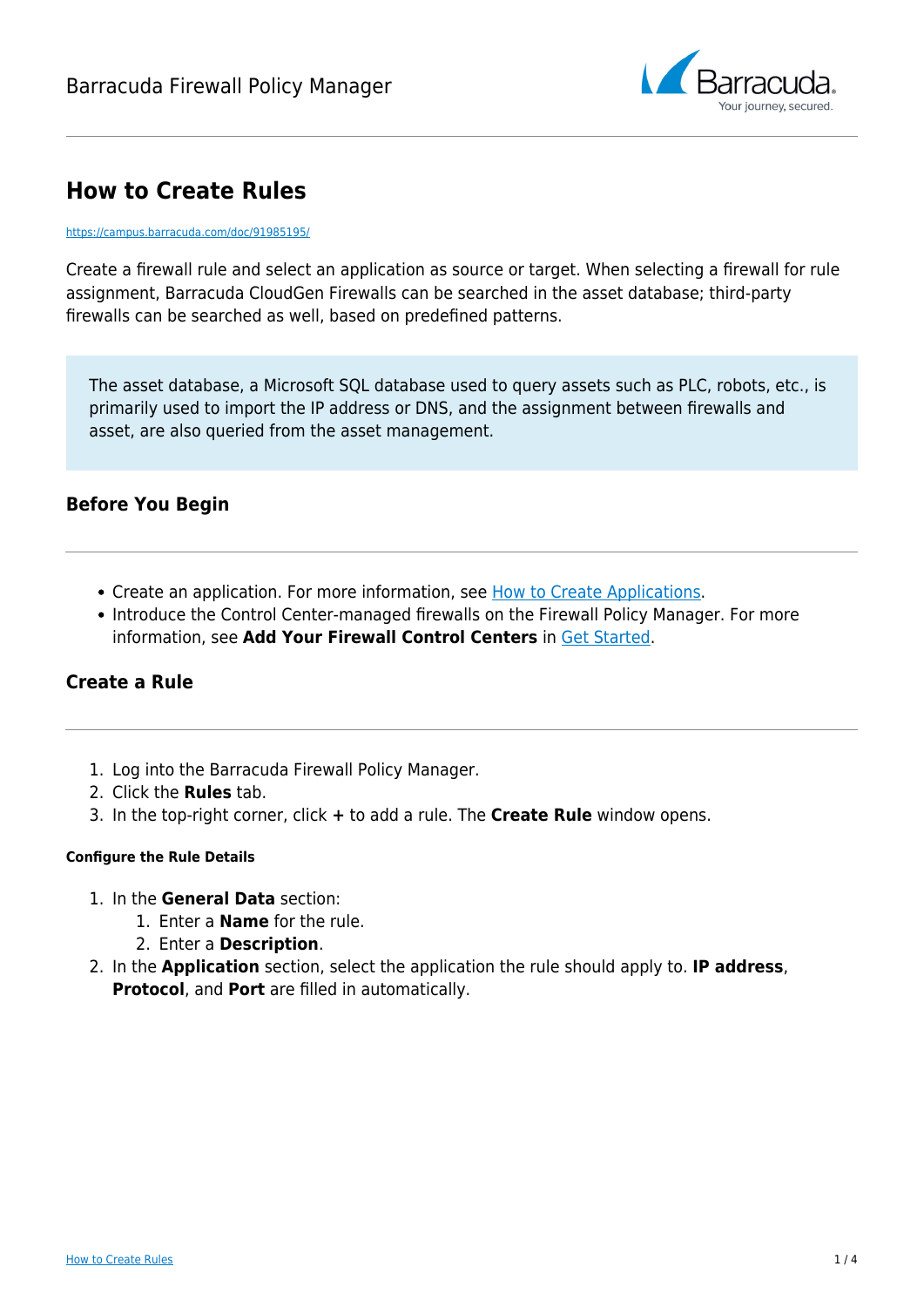

| Ø<br><b>DETAILS</b>                         |                                              |                                                                                                                         |
|---------------------------------------------|----------------------------------------------|-------------------------------------------------------------------------------------------------------------------------|
| Ô<br><b>ASSETS</b><br>匦<br><b>FIREWALLS</b> | <b>General Data</b><br>Name<br>Industrial-02 | Application<br>Application<br>Valve Pressure Safety                                                                     |
|                                             | Description<br>My Example Rule               | Alias<br>Description<br><b>Actions</b><br>IP<br>10.0.0.99                                                               |
|                                             |                                              | h<br>Title<br>Port<br><b>Direction</b><br>Actions<br>Protocol<br><b>UDP</b><br>443<br>both directions<br>W <sub>2</sub> |

#### **Configure Assets for the Rule**

- 1. Click the **Assets** link on the left. The **Assets** window opens.
- 2. Expand the **Assets** list by clicking the arrow icon on the right.
- 3. Select the check box next to the asset the rule should apply to.

|   |                  | $\triangledown$ |                        |            | BekannterHersteller | <b>CPU400</b> | SPS   | WT Innsbruck        | 2/30 EG  | 2084                          | Franke            | 4 <sup>1</sup>      |
|---|------------------|-----------------|------------------------|------------|---------------------|---------------|-------|---------------------|----------|-------------------------------|-------------------|---------------------|
|   |                  |                 |                        |            | NBHersteller        | Laser898      | Laser | <b>WT Innsbruck</b> | 4/09 EG  | 6314                          | Schuster          | 48                  |
|   |                  |                 |                        |            | NBHersteller        | Laser898      | Laser | WT Innsbruck        | 4/09 EG  | 6314                          | Schuster          | 41                  |
|   |                  | Ξ               | $\blacksquare$         | <b>DNS</b> | Manufacturer        | Hardware      | Title | <b>Factory Part</b> | Location | <b>Production Cost Center</b> | <b>Ih Mastery</b> | <b>Ih</b>           |
|   |                  |                 |                        |            |                     |               |       |                     |          |                               |                   | $\alpha$            |
|   |                  | n               | Assets                 |            |                     |               |       |                     |          |                               |                   | $\hat{\phantom{a}}$ |
| 国 | <b>FIREWALLS</b> | €               | <b>Selected Assets</b> |            |                     |               |       |                     |          |                               |                   | $\checkmark$        |
|   | <b>ASSETS</b>    |                 |                        |            |                     |               |       |                     |          |                               |                   |                     |
| ٤ | <b>DETAILS</b>   |                 |                        |            |                     |               |       |                     |          |                               |                   |                     |

## **Apply the Rule to Your Firewalls**

After a rule has been created that contains an application as source or target, and the status of the request was set to "Approved CISO", the rule can be assigned to Control Center-managed firewall units.

- 1. Click the **Firewalls** link on the left. The **Firewalls** window opens.
- 2. In the top section, select an Intrusion Prevention System profile (**IPS Policy**) for the rule.
- 3. Expand the **Firewalls** list below and select the CC-managed units the rule should be applied to.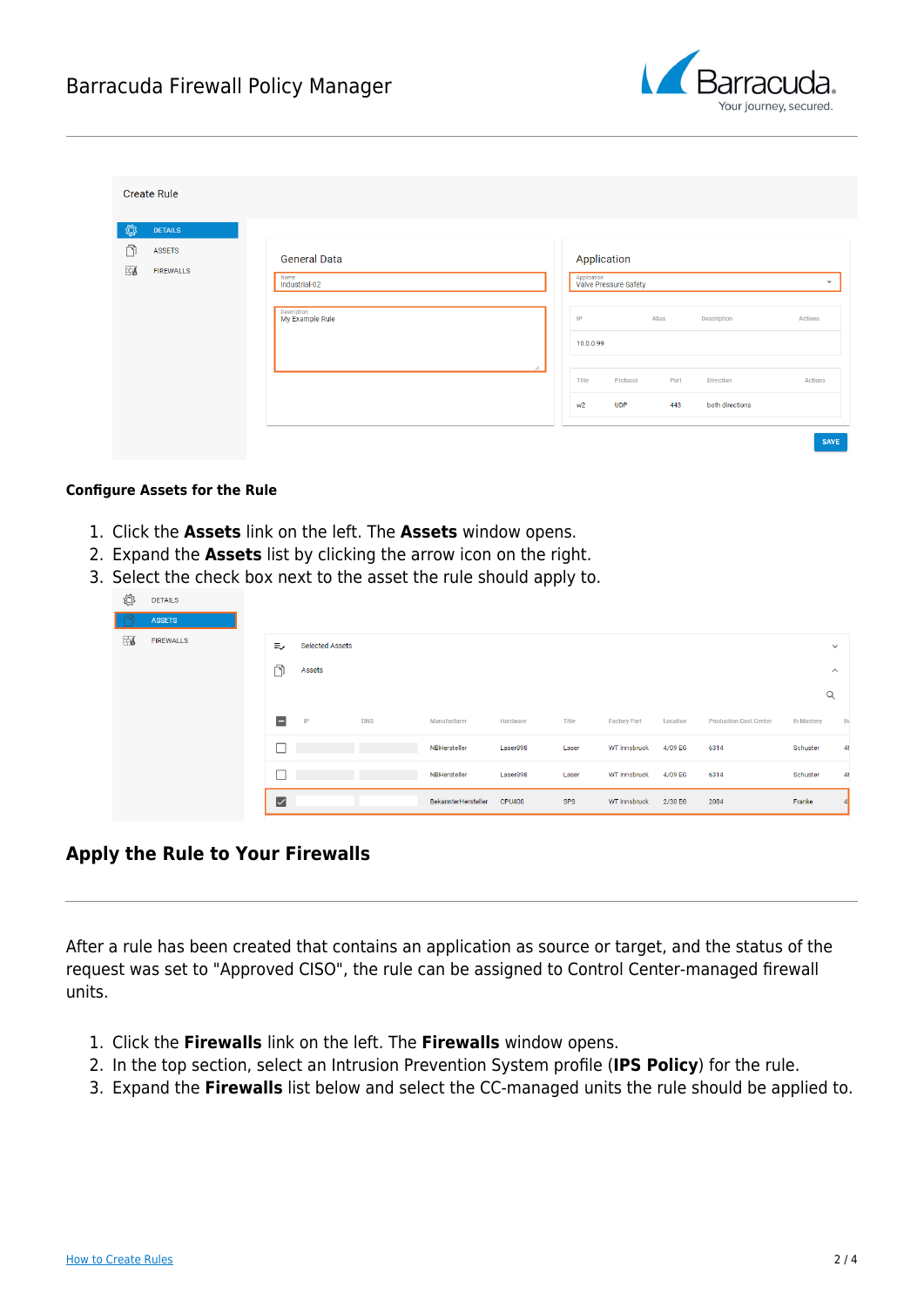

|        |                  | $\triangledown$   |                           | SYS01SWMLE3152 | <b>Barracuda Networks</b> | F183.R                                             | <b>GS HAS CHANGED THIS</b> | WT Innsbruck             | 2/30 EG               | 2084                    | Franke                   |
|--------|------------------|-------------------|---------------------------|----------------|---------------------------|----------------------------------------------------|----------------------------|--------------------------|-----------------------|-------------------------|--------------------------|
|        |                  | $\blacksquare$    | IP                        | <b>DNS</b>     | Vendor                    | Hardware                                           | Device                     | <b>Factory Unit</b>      | Location              | <b>Prod Cost Center</b> | Maintenance              |
|        |                  |                   |                           |                |                           |                                                    |                            |                          | 3rd Party Firewall    |                         | + ADD FIREWALL           |
|        |                  | ñ                 | Firewalls                 |                |                           |                                                    |                            |                          |                       |                         | $\hat{\phantom{a}}$      |
|        |                  | ₹                 | <b>Selected Firewalls</b> |                |                           |                                                    |                            |                          |                       |                         | $\checkmark$             |
|        |                  |                   |                           |                |                           |                                                    |                            |                          |                       |                         |                          |
| 鬲      | <b>FIREWALLS</b> | <b>IPS Policy</b> | Ransomware                |                | $\overline{\phantom{a}}$  | <b>Connection Method</b><br><b>Original Source</b> |                            | $\overline{\phantom{a}}$ | Risk Rating<br>Medium |                         | $\overline{\phantom{a}}$ |
| $\Box$ | <b>ASSETS</b>    |                   |                           |                | Deactivated D             |                                                    |                            |                          |                       |                         | critical $\bigcirc$      |
| ٤      | <b>DETAILS</b>   |                   |                           |                |                           |                                                    |                            |                          |                       |                         |                          |

4. Click **Save** to save your configuration

After completing these steps, the rule is listed under **Rules**. To request approval for a rule, expand the status (**Open**) on the top right of the window and select **Request**. For more information on the processing of rules, see [Application and Rules Assignment.](http://campus.barracuda.com/doc/91985191/)

When a rule has been assigned to a Control Center, the ticket is given the status "Queued" until the rule gets successfully implemented on the managed firewall units. If the transfer to a Control Center does not work, set the ticket status to "Return" and re-process the rule. As soon as the rule is successfully processed, it has the status "Implemented" and becomes visible in the ruleset of the selected firewalls. To view the rule, log into a CC-managed Firewall and go to **Forwarding Rules**, or, when using a Distributed Firewall Service, access the **Local Ruleset**.

To guarantee a smooth workflow, and to avoid conflicts, name changes and modifications to rules created on the Firewall Policy Manager must be done only on the Firewall Policy Manager and not on the firewall itself. For information on how to re-process or download rules, see [Managing Rules on the Firewall Policy Manager.](http://campus.barracuda.com/doc/96021781/)